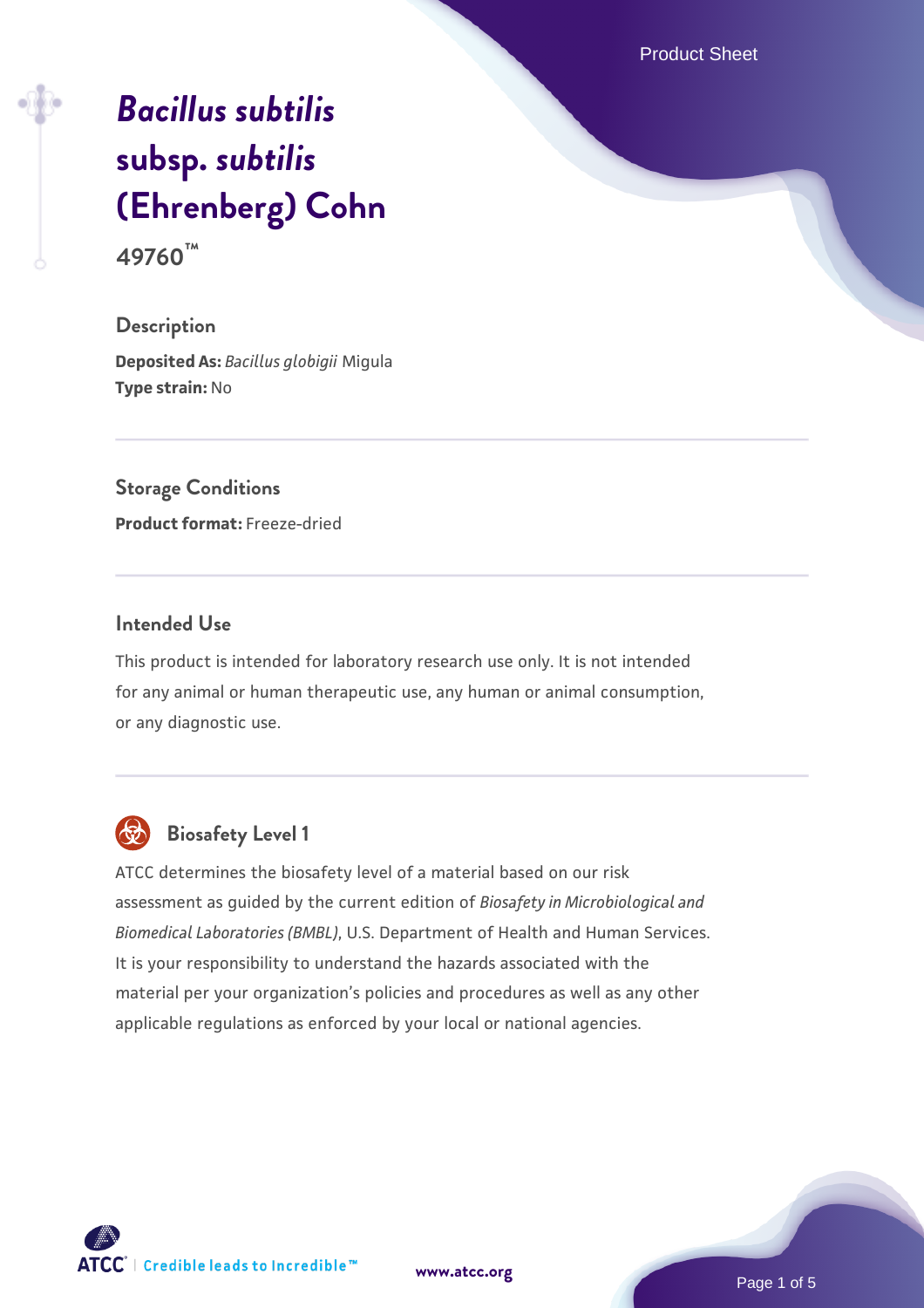ATCC highly recommends that appropriate personal protective equipment is always used when handling vials. For cultures that require storage in liquid nitrogen, it is important to note that some vials may leak when submersed in liquid nitrogen and will slowly fill with liquid nitrogen. Upon thawing, the conversion of the liquid nitrogen back to its gas phase may result in the vial exploding or blowing off its cap with dangerous force creating flying debris. Unless necessary, ATCC recommends that these cultures be stored in the vapor phase of liquid nitrogen rather than submersed in liquid nitrogen.

# **Certificate of Analysis**

For batch-specific test results, refer to the applicable certificate of analysis that can be found at www.atcc.org.

## **Growth Conditions**

**Medium:**  [ATCC Medium 18: Trypticase Soy Agar/Broth](https://www.atcc.org/-/media/product-assets/documents/microbial-media-formulations/1/8/atcc-medium-18.pdf?rev=832846e1425841f19fc70569848edae7) **Temperature:** 30°C

## **Handling Procedures**

**1. Open vial according to enclosed instructions.**

**2. Using a single tube of #18 broth (5 to 6 ml), withdraw approximately 0.5 to 1.0 ml with a Pasteur or 1.0 ml pipette. Rehydrate the entire pellet.**

**3. Aseptically transfer this aliquot back into the broth tube. Mix well.**

**4. Use several drops of the suspension to inoculate a #18 agar slant and/or**

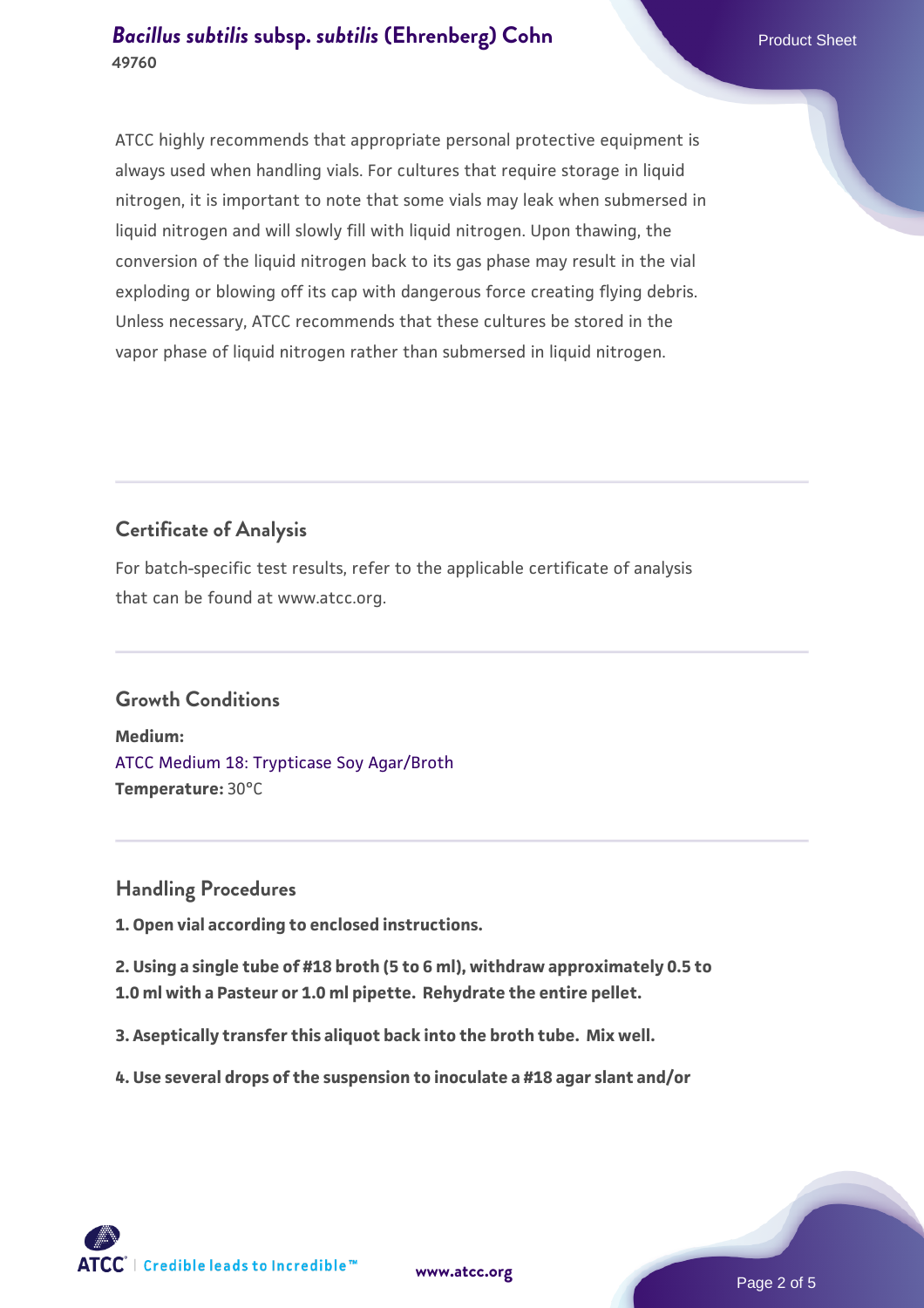#### **plate.**

5. Incubate the tubes and plate at 30°C for 24 hours.

#### **Notes**

Colonies are circular, smooth, and opaque with an orange pigment.

 Cells are Gram positive, motile, medium-length rods with rounded ends, arranged singly and in pairs. Oval spores are produced.

#### **Material Citation**

If use of this material results in a scientific publication, please cite the material in the following manner: *Bacillus subtilis* subsp. *subtilis* (Ehrenberg) Cohn (ATCC 49760)

#### **References**

References and other information relating to this material are available at www.atcc.org.

#### **Warranty**

The product is provided 'AS IS' and the viability of ATCC<sup>®</sup> products is warranted for 30 days from the date of shipment, provided that the customer has stored and handled the product according to the information included on the product information sheet, website, and Certificate of Analysis. For living cultures, ATCC lists the media formulation and reagents that have been found to be effective for the product. While other unspecified media and reagents may also produce satisfactory results, a



**[www.atcc.org](http://www.atcc.org)**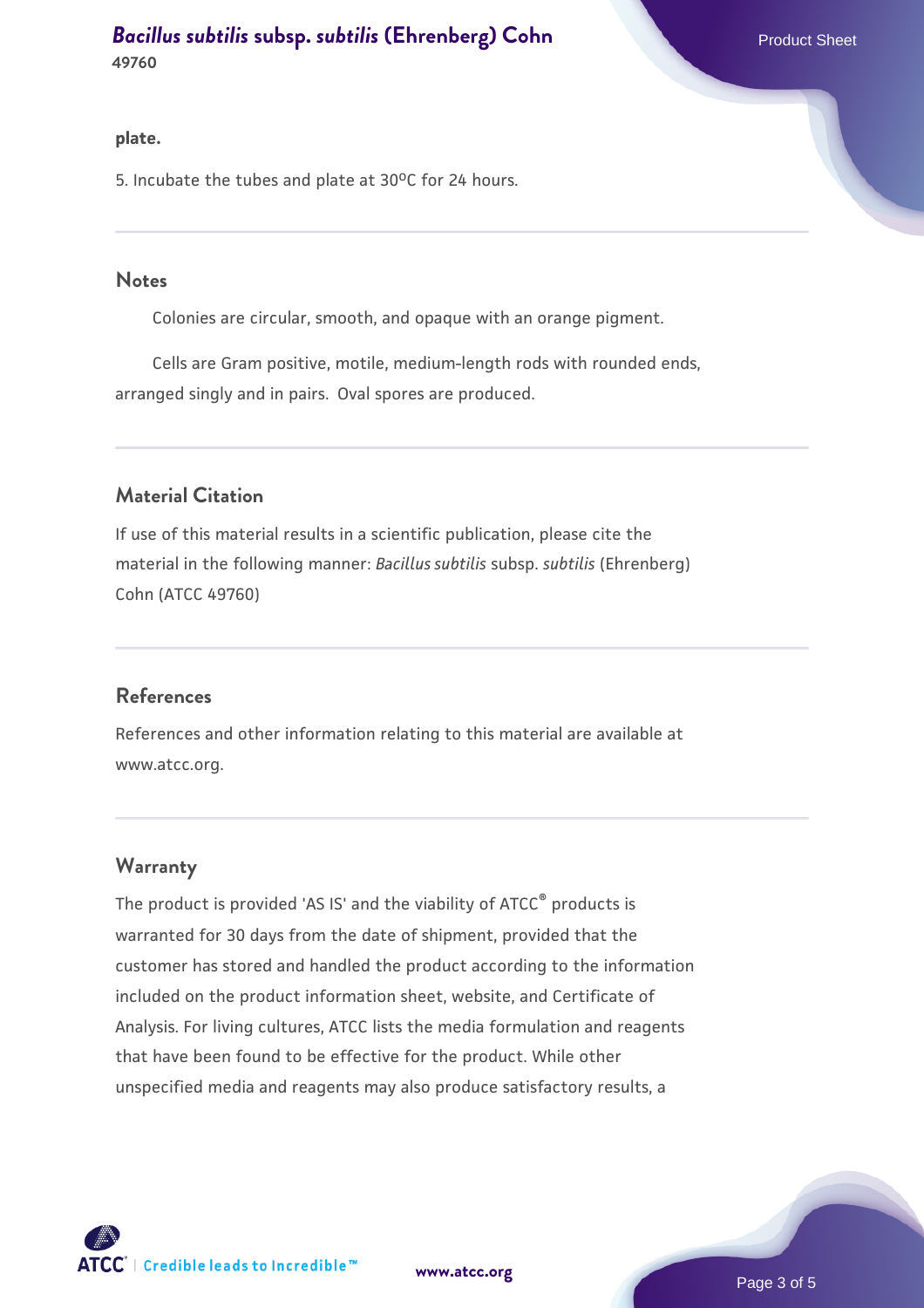change in the ATCC and/or depositor-recommended protocols may affect the recovery, growth, and/or function of the product. If an alternative medium formulation or reagent is used, the ATCC warranty for viability is no longer valid. Except as expressly set forth herein, no other warranties of any kind are provided, express or implied, including, but not limited to, any implied warranties of merchantability, fitness for a particular purpose, manufacture according to cGMP standards, typicality, safety, accuracy, and/or noninfringement.

#### **Disclaimers**

This product is intended for laboratory research use only. It is not intended for any animal or human therapeutic use, any human or animal consumption, or any diagnostic use. Any proposed commercial use is prohibited without a license from ATCC.

While ATCC uses reasonable efforts to include accurate and up-to-date information on this product sheet, ATCC makes no warranties or representations as to its accuracy. Citations from scientific literature and patents are provided for informational purposes only. ATCC does not warrant that such information has been confirmed to be accurate or complete and the customer bears the sole responsibility of confirming the accuracy and completeness of any such information.

This product is sent on the condition that the customer is responsible for and assumes all risk and responsibility in connection with the receipt, handling, storage, disposal, and use of the ATCC product including without limitation taking all appropriate safety and handling precautions to minimize health or environmental risk. As a condition of receiving the material, the customer agrees that any activity undertaken with the ATCC product and any progeny or modifications will be conducted in compliance with all applicable laws, regulations, and guidelines. This product is provided 'AS IS' with no representations or warranties whatsoever except as expressly set forth herein and in no event shall ATCC, its parents, subsidiaries, directors, officers, agents, employees, assigns, successors, and affiliates be liable for indirect,



**[www.atcc.org](http://www.atcc.org)**

Page 4 of 5